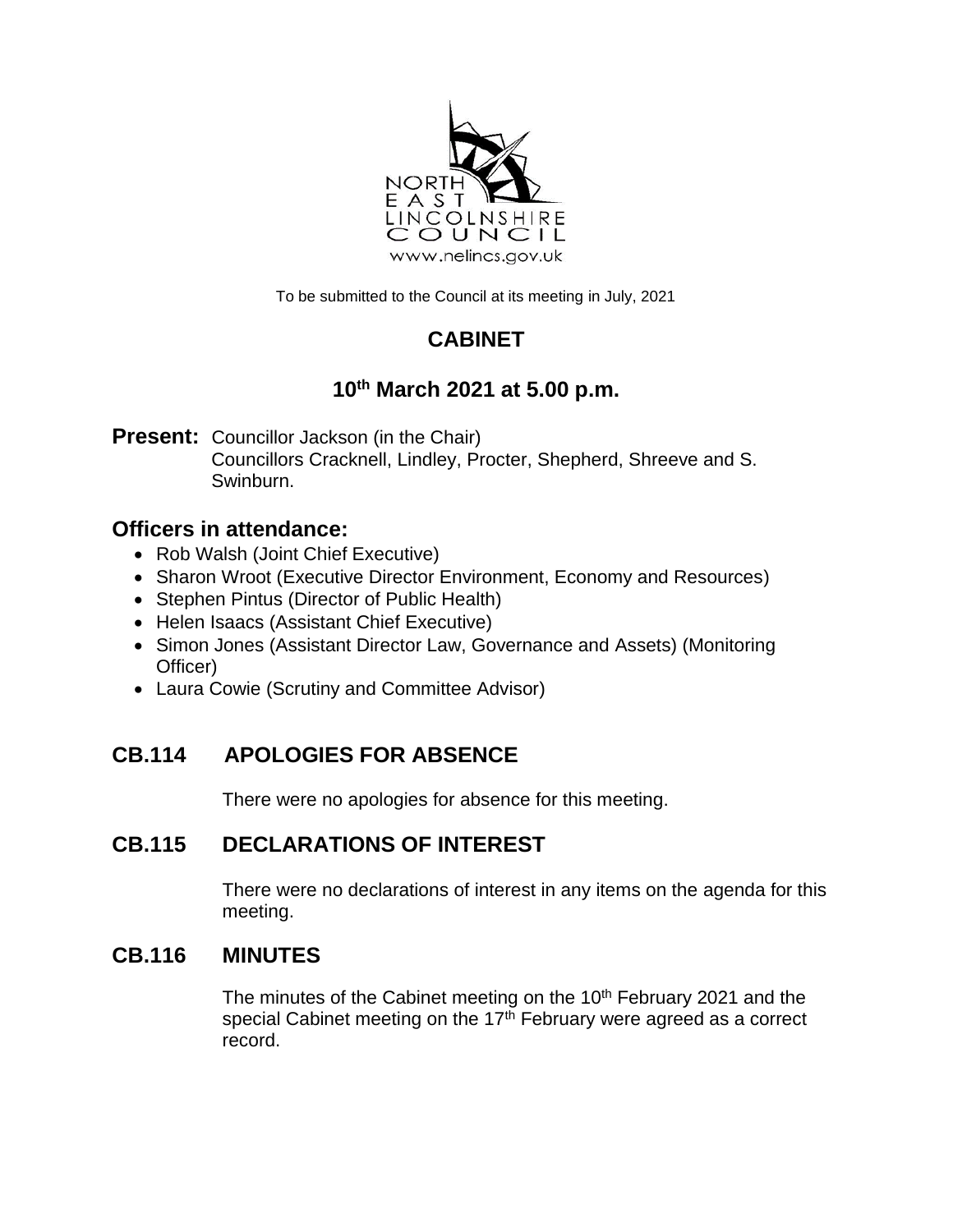### **CB.117 DELIVERY OF LOCAL TRANSPORT PLAN 2021/2024**

Cabinet considered a report from the Portfolio Holder for Environment and Transport setting out a programme which will be delivered through the Councils Local Transport Delivery Plan (LTP) via grant funding from the Department for Transport.

RESOLVED –

- 1. That the proposed Local Transport Plan Delivery Plan, as laid out at Appendix 1 of the report now submitted, including the Local Transport Plan capital programme for 2021/22-2023/24, be approved.
- 2. That authority be delegated to the Executive Director for Environment, Economy and Resources, in consultation with the Portfolio Holder for Environment and Transport to:
	- finalise the terms of the funding arrangement with the Department for Transport (DfT) and receive funds,
	- establish programme governance arrangements including the approval of any project variations, commence any related procurement exercises to deliver projects within the programme in accordance with the Public Contract Regulations 2015 and to make appropriate contract awards.
	- implement appropriate monitoring arrangements including receipt of a monthly update on programme progress to the Portfolio Holder for Environment and Transport.
- 3. That authority be delegated to the Executive Director for Environment, Economy and Resources, in consultation with the Portfolio Holder for Environment and Transport to receive any additional in year Department for Transport funding and allocate spend accordingly through the Local Transport Plan programme and to deal with all ancillary matters arising.
- 4. That the Assistant Director Law, Governance and Assets be authorised to settle, complete and execute all documentation arising from the above.

### **CB.118 ACCELERATING CONSTRUCTION FUNDING – FORMER MATTHEW HUMBERSTONE PLAYING FIELD SITE**

Cabinet considered a report from the Portfolio Holder for Economic Development, Housing and Tourism seeking approval to accept grant funding from Homes England Accelerated Construction Funding for £490,600, to support the provision of infrastructure on the former Matthew Humberstone playing field site.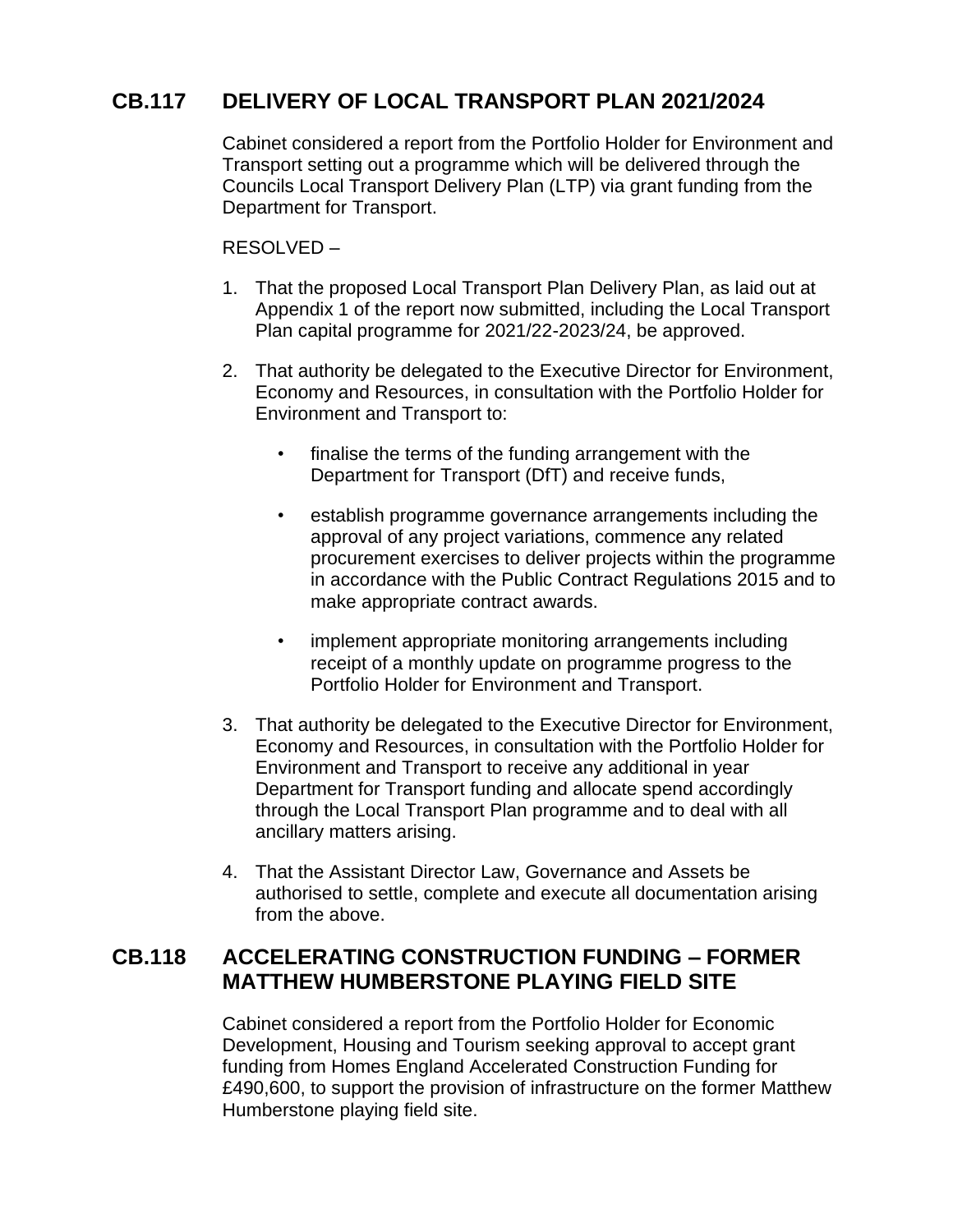#### RESOLVED –

- 1. That authority be delegated to the Executive Director for Environment, Economy and Resources in consultation with the Portfolio Holder for Economic Development, Housing and Tourism to accept £490,600 of grant funding from Homes England on behalf of the Council.
- 2. That authority be delegated to the Executive Director for Environment, Economy and Resources, in consultation with the Portfolio Holder for Economic Development, Housing and Tourism to:
	- a) finalise the terms of the funding arrangement with Homes England and receive the funds.
	- b) commence related procurement exercises to deliver projects within the programme in accordance with the Public Contract Regulations 2015 and to make appropriate contract awards.
- 3. That the Assistant Director Law, Governance and Assets be authorised to settle, complete and execute all documentation arising from the above.

#### **CB.119 PET CREMATORIUM CHARGES**

Cabinet considered a report from the Portfolio Holder for Environment and Transport seeking approval to implement a charging policy for the authority's Pet Crematorium from the 1<sup>st</sup> April.

#### RESOLVED –

- 1. That the content of this report be noted.
- 2. That the implementation of the Pet Crematorium charges, as set out in Appendix 1 of the report now submitted, be approved.
- 3. That authority be delegated to the Executive Director for Environment, Economy and Resources, in consultation with the Portfolio Holder for Environment and Transport, to deal with all arrangements and matters relating to, and arising from, the annual review of Pet Crematorium Charges, including but not limited to, the implementation of changes to the charging policy.

### **CB.120 PROPOSED SUGGITT'S LANE FOOTBRIDGE**

Cabinet considered a report from the Portfolio Holder for Environment and Transport seeking approval to enable Network Rail to progress with installing a new Suggitt's Lane footbridge.

RESOLVED –